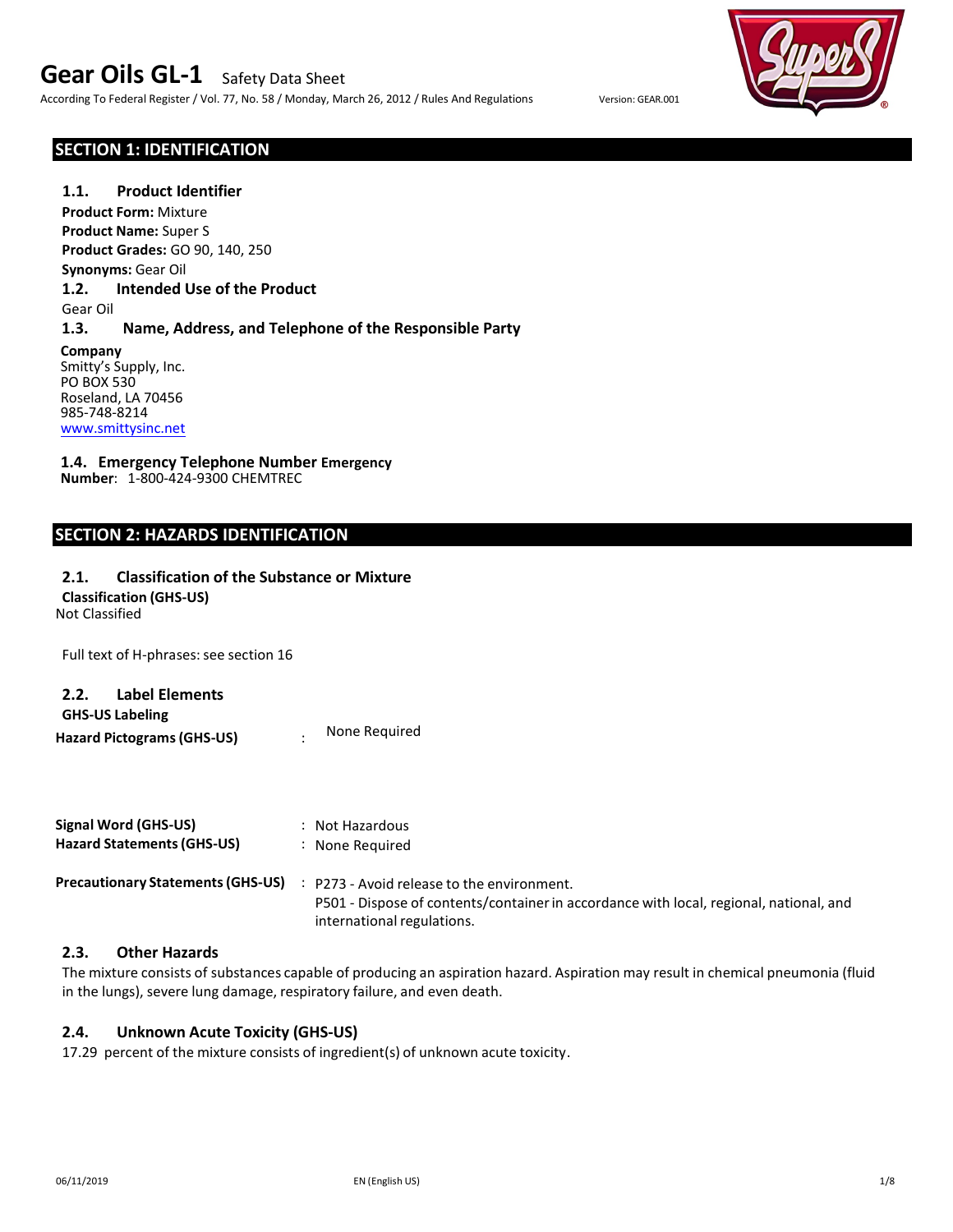According To Federal Register / Vol. 77, No. 58 / Monday, March 26, 2012 / Rules And Regulations Version: GEAR.001



# **SECTION 3: COMPOSITION/INFORMATION ON INGREDIENTS**

# **3.1. Substances**

# Not applicable

#### **3.2. Mixture**

| <b>Name</b>                          | <b>Product Identifier</b> | % (w/w) | <b>Classification (GHS-US)</b> |
|--------------------------------------|---------------------------|---------|--------------------------------|
| Highly refined mineral oil (C15-C50) | Mixture                   | 70-99%  | <b>Not Classified</b>          |
|                                      |                           |         |                                |

\*The specific chemical identity and/or exact percentage of composition have been withheld as a trade secret within the meaning of the OSHA Hazard Communication Standard [29 CFR 1910.1200].

\*More than one of the ranges of concentration prescribed by Controlled Products Regulations has been used where necessary, due to varying composition.

Full text of H-phrases: see section 16

# **SECTION 4: FIRST AID MEASURES**

# **4.1. Description of First Aid Measures**

**General:** Never give anything by mouth to an unconscious person. If you feel unwell, seek medical advice (show the label if possible). **Inhalation:** Remove to fresh air and keep at rest in a position comfortable for breathing. Obtain medical attention if breathing difficulty persists.

**Skin Contact:** Remove contaminated clothing. Drench affected area with water or soap and water for at least 15 minutes. Wash contaminated clothing before reuse. Obtain medical attention if irritation develops or persists.

**Eye Contact:** Rinse cautiously with water for at least 15 minutes. Remove contact lenses, if present and easy to do. Continue rinsing. Obtain medical attention.

**Ingestion:** Do NOT induce vomiting. Rinse mouth. Immediately call a POISON CENTER or doctor/physician.

### **4.2. Most Important Symptoms and Effects Both Acute and Delayed**

**General:** No known significant effects or critical hazards.

**Inhalation:** Overexposure may be irritating to the respiratory system.

**Skin Contact:** Repeated or prolonged skin contact may cause irritation.

**Eye Contact:** Direct contact with the eyes is likely irritating.

**Ingestion:** Ingestion is likely to be harmful or have adverse effects.

**Chronic Symptoms:** No known significant effects or critical hazards.

# **4.3. Indication of Any Immediate Medical Attention and Special Treatment Needed**

If you feel unwell, seek medical advice (show the label where possible).

# **SECTION 5: FIRE-FIGHTING MEASURES**

# **5.1. Extinguishing Media**

**Suitable Extinguishing Media:** Use extinguishing media appropriate for surrounding fire.

**Unsuitable Extinguishing Media:** Do not use a heavy water stream. Use of heavy stream of water may spread fire.

### **5.2. Special Hazards Arising From the Substance or Mixture**

**Fire Hazard:** Not flammable but will support combustion.

**Explosion Hazard:** Product is not explosive.

**Reactivity:** Hazardous reactions will not occur under normal conditions.

### **5.3. Advice for Firefighters**

**Precautionary Measures Fire:** Exercise caution when fighting any chemical fire. Under fire conditions, hazardous fumes will be present.

**Firefighting Instructions:** Use water spray or fog for cooling exposed containers.

**Protection During Firefighting:** Do not enter fire area without proper protective equipment, including respiratory protection. **Hazardous Combustion Products**: Under fire conditions, may produce fumes, smoke, oxides of carbon and hydrocarbons.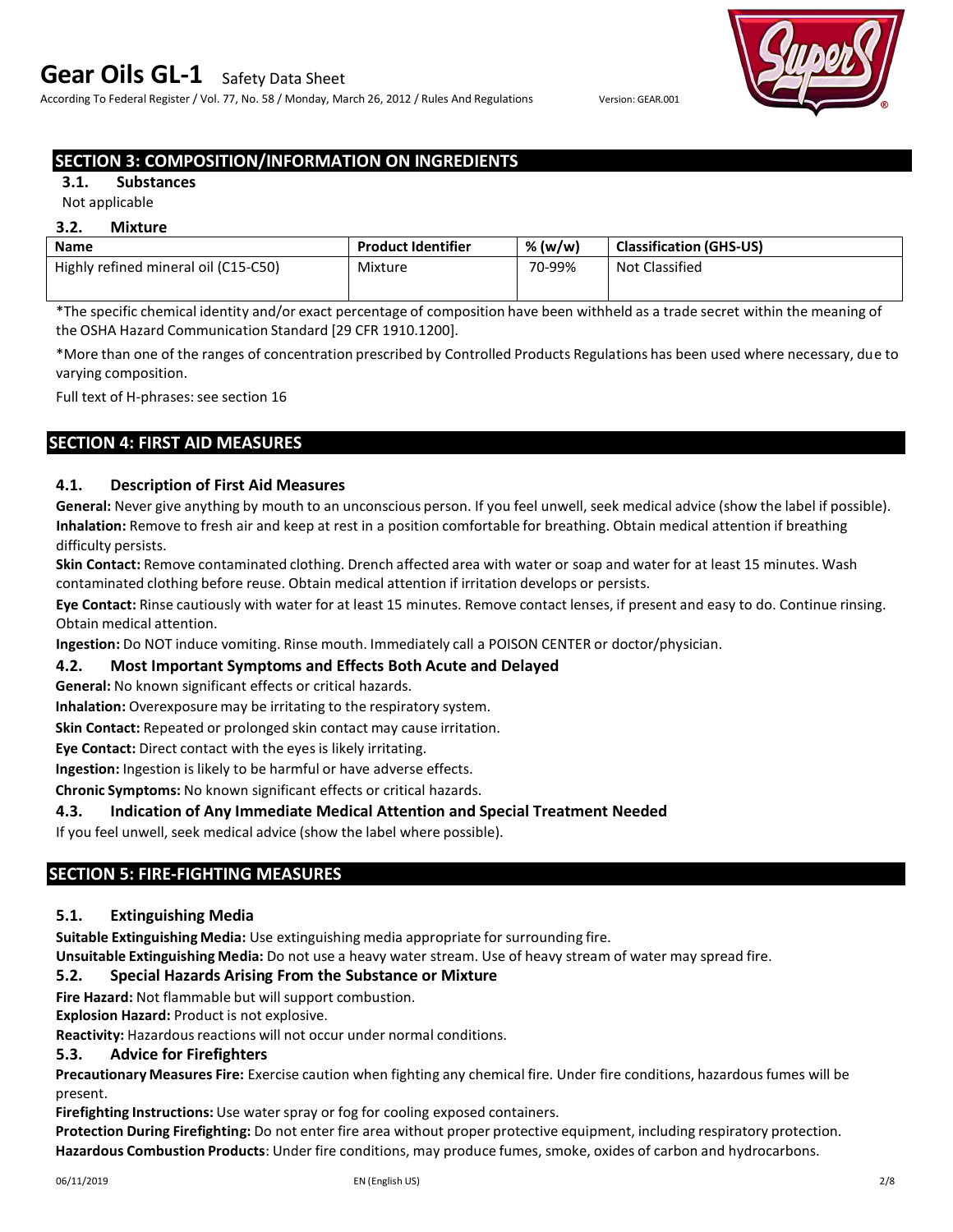According To Federal Register / Vol. 77, No. 58 / Monday, March 26, 2012 / Rules And Regulations Version: GEAR.001

**Other Information:** Refer to Section 9 for flammability properties.

### **Reference to Other Sections**

Refer to section 9 for flammability properties.

# **SECTION 6: ACCIDENTAL RELEASE MEASURES**

### **6.1. Personal Precautions, Protective Equipment and Emergency Procedures**

**General Measures:** Avoid all contact with skin, eyes, or clothing. Avoid breathing (vapor, mist, spray).

#### **6.1.1. For Non-Emergency Personnel**

**Protective Equipment:** Use appropriate personal protection equipment (PPE).

**Emergency Procedures:** Evacuate unnecessary personnel.

#### **6.1.2. For Emergency Personnel**

**Protective Equipment:** Equip cleanup crew with proper protection.

**Emergency Procedures:** Stop leak if safe to do so. Eliminate ignition sources. Ventilate area.

### **6.2. Environmental Precautions**

Prevent entry to sewers and public waters. Notify authoritiesif liquid enters sewers or public waters.

### **6.3. Methods and Material for Containment and Cleaning Up**

**For Containment:** Contain any spills with dikes or absorbents to prevent migration and entry into sewers or streams. **Methods for Cleaning Up:** Clean up spills immediately and dispose of waste safely. Spills should be contained with mechanical barriers. Transfer spilled material to a suitable container for disposal. Contact competent authorities after a spill.

### **6.4. Reference to Other Sections**

See Heading 8. Exposure controls and personal protection. For further information refer to section 13.

# **SECTION 7: HANDLING AND STORAGE**

# **7.1. Precautions for Safe Handling**

**Additional Hazards When Processed:** Any proposed use of this product in elevated-temperature processes should be thoroughly evaluated to assure that safe operating conditions are established and maintained. Practice good housekeeping – spillage can be slippery on smooth surface either wet or dry.

**Hygiene Measures:** Handle in accordance with good industrial hygiene and safety procedures. Wash hands and other exposed areas with mild soap and water before eating, drinking or smoking and when leaving work.

# **7.2. Conditions for Safe Storage, Including Any Incompatibilities**

**Technical Measures:** Comply with applicable regulations.

**Storage Conditions:** Store in a dry, cool and well-ventilated place. Keep container closed when not in use. Keep/Store away from direct sunlight, extremely high or low temperatures and incompatible materials.

**Incompatible Materials:** Strong acids, strong bases, strong oxidizers.

### **7.3. Specific End Use(s)**

Gear Oil.

# **SECTION 8: EXPOSURE CONTROLS/PERSONAL PROTECTION**

# **8.1. Control Parameters**

For substances listed in section 3 that are not listed here, there are no established Exposure limits from the manufacturer, supplier, importer, or the appropriate advisory agency including: ACGIH (TLV), NIOSH (REL), OSHA (PEL), Canadian provincial governments, or the Mexican government.

# **8.2. Exposure Controls**

**Appropriate Engineering Controls:** Ensure adequate ventilation, especially in confined areas. Emergency eye wash fountains and safety showers should be available in the immediate vicinity of any potential exposure. Ensure all national/local regulations are observed.

**Personal Protective Equipment:** Protective goggles. Gloves.



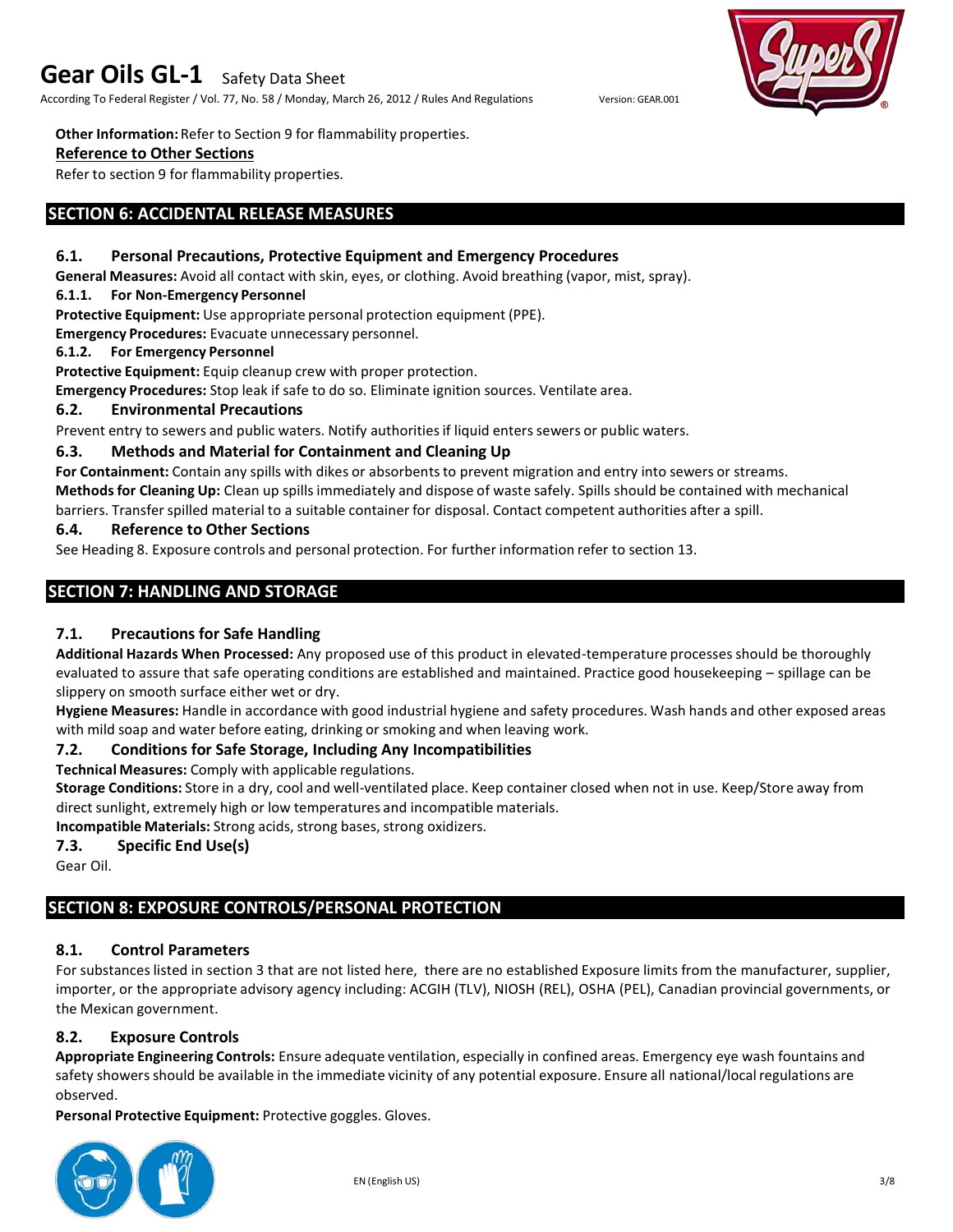According To Federal Register / Vol. 77, No. 58 / Monday, March 26, 2012 / Rules And Regulations Version: GEAR.001



**Materials for Protective Clothing:** Chemically resistant materials and fabrics.

**Hand Protection:** Wear chemically resistant protective gloves.

**Eye Protection:** Chemical goggles or safety glasses.

**Skin and Body Protection:** Wear suitable protective clothing.

**Respiratory Protection:** Use a NIOSH-approved respirator or self-contained breathing apparatus whenever exposure may exceed established Occupational Exposure Limits.

**Environmental Exposure Controls:** Do not allow the product to be released into the environment.

**Consumer Exposure Controls:** Do not eat, drink or smoke during use.

# **SECTION 9: PHYSICAL AND CHEMICAL PROPERTIES**

### **9.1. Information on Basic Physical and Chemical Properties**

| <b>Physical State</b>                                    | Liguid                                                               |
|----------------------------------------------------------|----------------------------------------------------------------------|
| Appearance                                               | Amber                                                                |
| Odor                                                     | Slight Hydrocarbon                                                   |
| <b>Odor Threshold</b>                                    | Not available                                                        |
| рH                                                       | Not available                                                        |
| <b>Evaporation Rate</b>                                  | Not available                                                        |
| <b>Melting Point</b>                                     | Not available                                                        |
| <b>Boiling Point</b>                                     | Not available                                                        |
| <b>Flash Point</b>                                       | 204C / 400C                                                          |
| <b>Auto-ignition Temperature</b>                         | Not available                                                        |
| <b>Decomposition Temperature</b>                         | Not available                                                        |
| Flammability (solid, gas)                                | Not available                                                        |
| <b>Lower Flammable Limit</b>                             | Not available                                                        |
| <b>Upper Flammable Limit</b>                             | Not available                                                        |
| <b>Vapor Pressure</b>                                    | Not available                                                        |
| <b>Relative Vapor Density at 20 °C</b>                   | Not available                                                        |
| <b>Relative Density</b>                                  | Not available                                                        |
| <b>Specific Gravity</b>                                  | 0.85                                                                 |
| Solubility                                               | Negligible                                                           |
| <b>Partition Coefficient: N-Octanol/Water</b>            | Not available                                                        |
| <b>Viscosity</b>                                         | Not available                                                        |
| <b>Viscosity, Kinematic</b>                              | Not available                                                        |
| <b>Explosive Properties</b>                              | Product is not explosive                                             |
| <b>Explosion Data - Sensitivity to Mechanical Impact</b> | Not expected to present an explosion hazard due to mechanical impact |
| <b>Explosion Data - Sensitivity to Static Discharge</b>  | Not expected to present an explosion hazard due to static discharge  |

# **SECTION 10: STABILITY AND REACTIVITY**

**10.1. Reactivity:** Hazardous reactions will not occur under normal conditions.

**10.2. Chemical Stability:** Stable under recommended handling and storage conditions (see section 7).

**10.3. Possibility of Hazardous Reactions:** Hazardous polymerization will not occur.

- **10.4. Conditions to Avoid:** Direct sunlight, extremely high or low temperatures, heat, hot surfaces, sparks, open flames, incompatible materials, and other ignition sources.
- **10.5. Incompatible Materials:** Strong acids, strong bases, strong oxidizers.
- **10.6. Hazardous Decomposition Products:** No decomposition expected under normal use and storage conditions.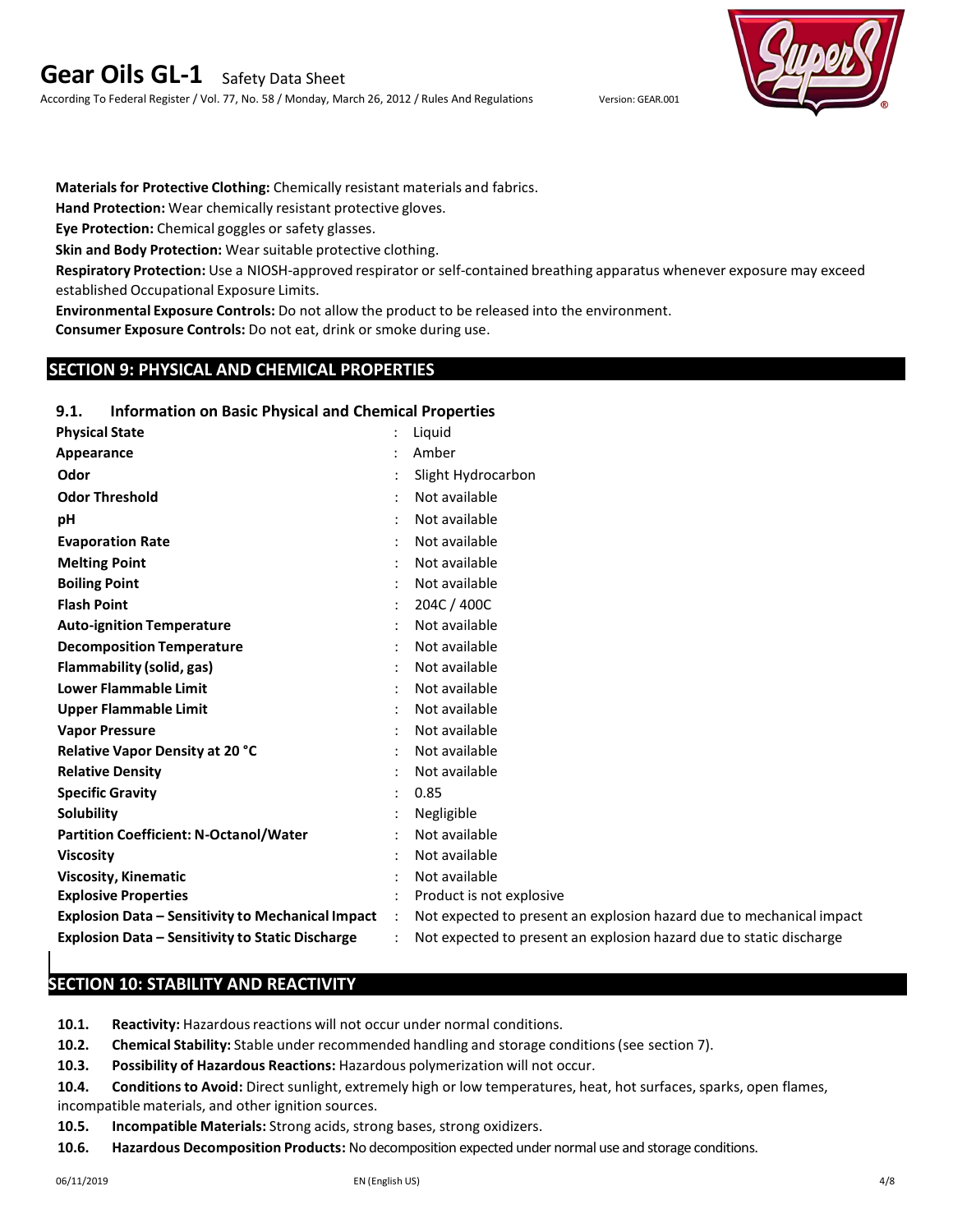According To Federal Register / Vol. 77, No. 58 / Monday, March 26, 2012 / Rules And Regulations Version: GEAR.001



# **SECTION 11: TOXICOLOGICAL INFORMATION**

### **11.1. Information on Toxicological Effects – Product**

**Acute Toxicity:** Not classified

**LD50 and LC50 Data:** Not available

**Skin Corrosion/Irritation:** Not classified

**Eye Damage/Irritation:** Not classified

**Respiratory or Skin Sensitization:** Not classified

**Germ Cell Mutagenicity:** Not classified

**Teratogenicity:** Not classified

**Carcinogenicity:** Not classified

### **Specific Target Organ Toxicity (Repeated Exposure):** Not classified

**Reproductive Toxicity:** Not classified

**Specific Target Organ Toxicity (Single Exposure):** Not classified

**Aspiration Hazard:** Not classified

**Symptoms/Injuries After Inhalation:** Overexposure may be irritating to the respiratory system.

**Symptoms/Injuries After Skin Contact:** Repeated or prolonged skin contact may cause irritation.

**Symptoms/Injuries After Eye Contact:** Direct contact with the eyes is likely irritating.

**Symptoms/Injuries After Ingestion:** Ingestion is likely to be harmful or have adverse gastrointestinal effects.

**Chronic Symptoms:** Not Classified

### **11.2. Information on Toxicological Effects – Ingredient(s)**

### **LD50 and LC50 Data:**

This product contains petroleum base oils which may be refined by various processes including severe solvent extraction, severe hydrocracking, or severe hydrotreating. None of the oils requires a cancer warning under the OSHA Hazard Communication Standard (29 CFR 1910.1200). These oils have not been listed in the National Toxicology Program (NTP) Annual Report nor have they been classified by the International Agency for Research on Cancer (IARC) as; carcinogenic to humans (Group 1), probably carcinogenic to humans (Group 2A), or possibly carcinogenic to humans (Group 2B). These oils have not been classified by the American Conference of Governmental Industrial Hygienists (ACGIH) as: confirmed human carcinogen (A1), suspected human carcinogen (A2), or confirmed animal carcinogen with unknown relevance to humans (A3).

# **SECTION 12: ECOLOGICAL INFORMATION**

# **12.1. Toxicity**

**Ecology – General:** This material is expected to be harmful to aquatic organisms and may cause long-term adverse effects in the aquatic environment. The product has not been tested. The statement has been derived from the properties of the individual components

### **12.2. Persistence and Degradability**

This material is not expected to be readily biodegradable. The biodegradability of this material is based on an evaluation of data for the components or a similar material. The product has not been tested. The statement has been derived from the properties of the individual components.

### **12.3. Bioaccumulative Potential**

Not available

### **12.4. Mobility in Soil**

Not available

### **12.5. Other Adverse Effects**

**Other Information:** Avoid release to the environment.

## **SECTION 13: DISPOSAL CONSIDERATIONS**

### **13.1. Waste treatment methods**

**Sewage Disposal Recommendations:** Do not empty into drains; dispose of this material and its container in a safe way. Do not empty into drains. Do not dispose of waste into sewer.

**Waste Disposal Recommendations:** Dispose of waste material in accordance with all local, regional, national, provincial, territorial and international regulations.